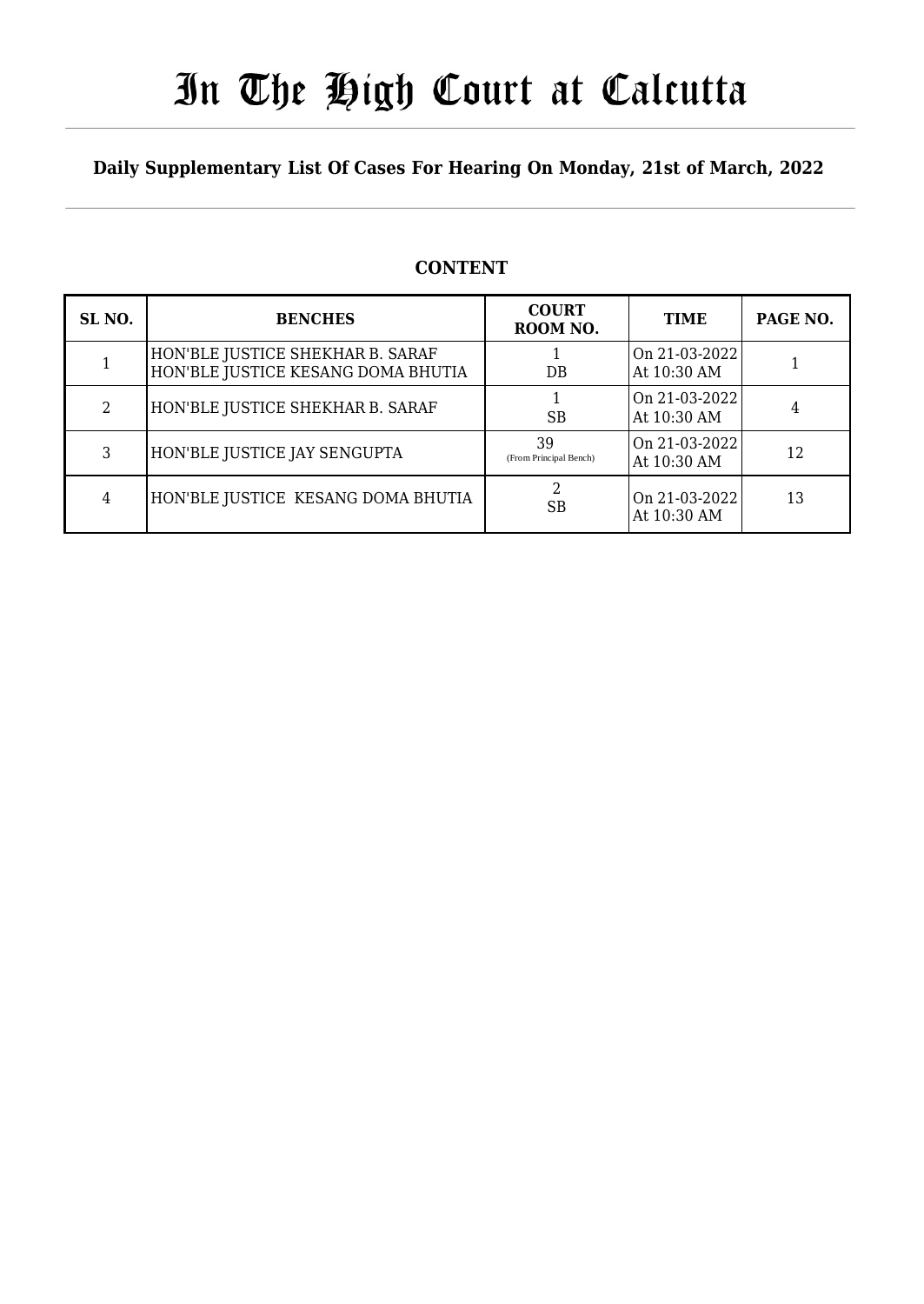

# Calcutta High Court

## **In The Circuit Bench at Port Blair**

# **Appellate Side**

**DAILY CAUSELIST For Monday The 21st March 2022**

### **COURT NO. 1**

**DIVISION BENCH (DB)** 

#### **AT 10:30 AM**

#### **HON'BLE JUSTICE SHEKHAR B. SARAF HON'BLE JUSTICE KESANG DOMA BHUTIA**

#### **APPLICATION FOR ANTICIPATORY BAIL**

| $\mathbf{1}$ | CRM(A)/1/2022      | PRADEEP RAM<br><b>VS</b><br>THE STATE (U.T. OF<br>ANDAMAN AND NICOBAR<br>ISLANDS)                 | DEEP CHAIM KABIR,<br><b>ALISHAM</b><br>VENKATESH, AJIT<br><b>PRASAD</b> | A.S.ZINU, SHAREQ<br><b>SIDDIQUE</b>                                 |
|--------------|--------------------|---------------------------------------------------------------------------------------------------|-------------------------------------------------------------------------|---------------------------------------------------------------------|
|              |                    | <b>MOTION</b>                                                                                     |                                                                         |                                                                     |
| 2            | WP.CT/1/2022       | KUNJUMOLE<br><b>VS</b><br>THE UNION OF INDIA AND<br>ORS.                                          | <b>GOPALA BINNU</b><br><b>KUMAR</b>                                     | <b>SHATADRU</b><br>CHAKRABORTY,<br><b>RAMENDU</b><br><b>AGARWAL</b> |
| 3            | WP.CT/2/2022       | MADHU SUDHAN BAIDYA<br><b>VS</b><br>UNION OF INDIA IN THE<br>MINISTRY OF HOME<br>AFFAIRS AND ORS. | S. AJITH PRASAD                                                         |                                                                     |
|              |                    | <b>APPLICATION</b>                                                                                |                                                                         |                                                                     |
| 4            | FMA/2/2022         | <b>LAXMI NARAYAN</b><br><b>VS</b><br>HARBANS KAUR AND<br><b>OTHERS</b>                            | KMB JAYAPAL, G.MINI                                                     |                                                                     |
|              | IA NO: CAN/1/2022  |                                                                                                   |                                                                         |                                                                     |
| 5            | CRA/2/2022         | <b>SURANJAN ROY</b><br><b>VS</b><br>THE STATE                                                     | RAKESH PAL GOBIND,<br>P.MENON,<br>P.A.M.SABITH                          |                                                                     |
|              | IA NO: CRAN/1/2022 |                                                                                                   |                                                                         |                                                                     |
| 6            | FMA/3/2022         | <b>LAXMI NARAYAN</b><br><b>VS</b><br>HARBANS KAUR AND<br><b>OTHERS</b>                            | KMB JAYAPAL, G.MINI                                                     |                                                                     |
|              | IA NO: CAN/1/2022  |                                                                                                   |                                                                         |                                                                     |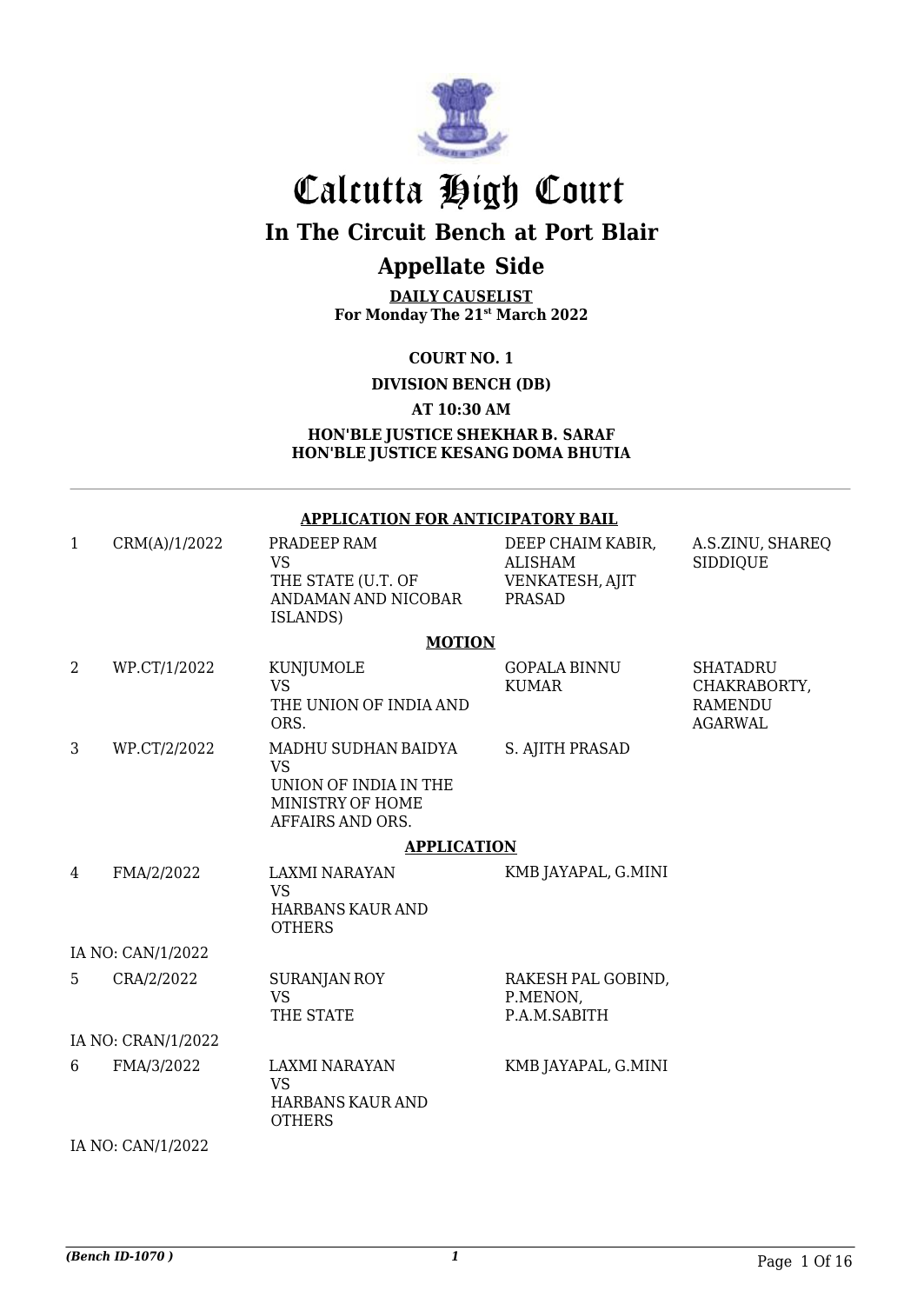| 7  | FMA/4/2022                    | <b>JAYA PAL</b><br><b>VS</b><br>THE LT. GOVERNOR                                 | K. SABIR              |                                                                         |
|----|-------------------------------|----------------------------------------------------------------------------------|-----------------------|-------------------------------------------------------------------------|
|    | IA NO: CAN/1/2022             |                                                                                  |                       |                                                                         |
|    |                               | <b>FOR HEARING</b>                                                               |                       |                                                                         |
| 8  | FA/1/2019                     | <b>ASHIM NANDI</b><br><b>VS</b><br><b>RINA BEPARI</b>                            | <b>ANJILI NAG</b>     | <b>DOLLY SARKAR</b>                                                     |
| 9  | CRA/7/2019                    | THE STATE<br><b>VS</b><br>A.MOHAN @ VELU                                         | <b>SUMIT KARMAKAR</b> | <b>RAKESH PAL</b><br>GOBIND,<br>S.C.MISHRA                              |
|    | IA NO: CRAN/1/2021            |                                                                                  |                       |                                                                         |
| 10 | WP.CT/90/2019                 | <b>SELVARAJ RAJU</b><br><b>VS</b><br>UNION OF INDIA AND ORS.                     | K.SABIR               | S.CHAKRABORTY,<br><b>RAMENDU</b><br><b>AGARWAL</b>                      |
| 11 | CRA/2/2020                    | <b>SHYAMA KANTO BISWAS</b><br><b>VS</b><br>THE STATE                             | D.ILANGO              | A.S.ZINU                                                                |
| 12 | FAT/1/2021                    | RAM CHANDER<br><b>VS</b><br><b>ANANTA</b>                                        | <b>ANJILI NAG</b>     | <b>KMB JAYAPAL</b>                                                      |
| 13 | MA/3/2021                     | <b>BISESWAR MONDAL</b><br><b>VS</b><br>THE DEPUTY<br>COMMISSIONER AND ORS.       | K.VIJAY KUMAR         | KRISHNA RAO,<br>N.A.KHAN                                                |
|    | IA NO: CAN/2/2021, CAN/1/2021 |                                                                                  |                       |                                                                         |
| 14 | CRA/4/2021                    | THE STATE<br><b>VS</b><br>DR. B.PRABHURAM                                        | A.S.ZINU              | ANJILI NAG,<br>D.ILANGO                                                 |
|    | IA NO: CRAN/2/2021            |                                                                                  |                       |                                                                         |
| 15 | MA/5/2021                     | THESLEEMA M.K.<br><b>VS</b><br>ANDAMAN AND NICOBAR<br>ADMINISTRATION AND<br>ORS. | N.A.KHAN              | <b>SHATADRU</b><br>CHAKRABORTY,<br>RAMENDU<br>AGARWAL,<br>K.M.B.JAYAPAL |
|    | IA NO: CAN/1/2021             |                                                                                  |                       |                                                                         |
| 16 | CRA/6/2021                    | KARTHICK MONDAL<br><b>VS</b><br>THE STATE                                        | D.ILANGO              | <b>SUMIT KARMAKAR</b>                                                   |
| 17 | CRA/7/2021                    | SUBHAM MAZUMDER<br><b>VS</b><br>THE STATE                                        | D.ILANGO              | A.S.ZINU                                                                |
| 18 | CRA/8/2021                    | <b>SURESH TIRKEY</b><br><b>VS</b><br>THE STATE                                   | <b>G.BINNU KUMAR</b>  |                                                                         |
|    | wt19 CRM/9/2021               | <b>SURESH TIRKEY</b><br><b>VS</b><br>THE STATE                                   | <b>G.BINNU KUMAR</b>  |                                                                         |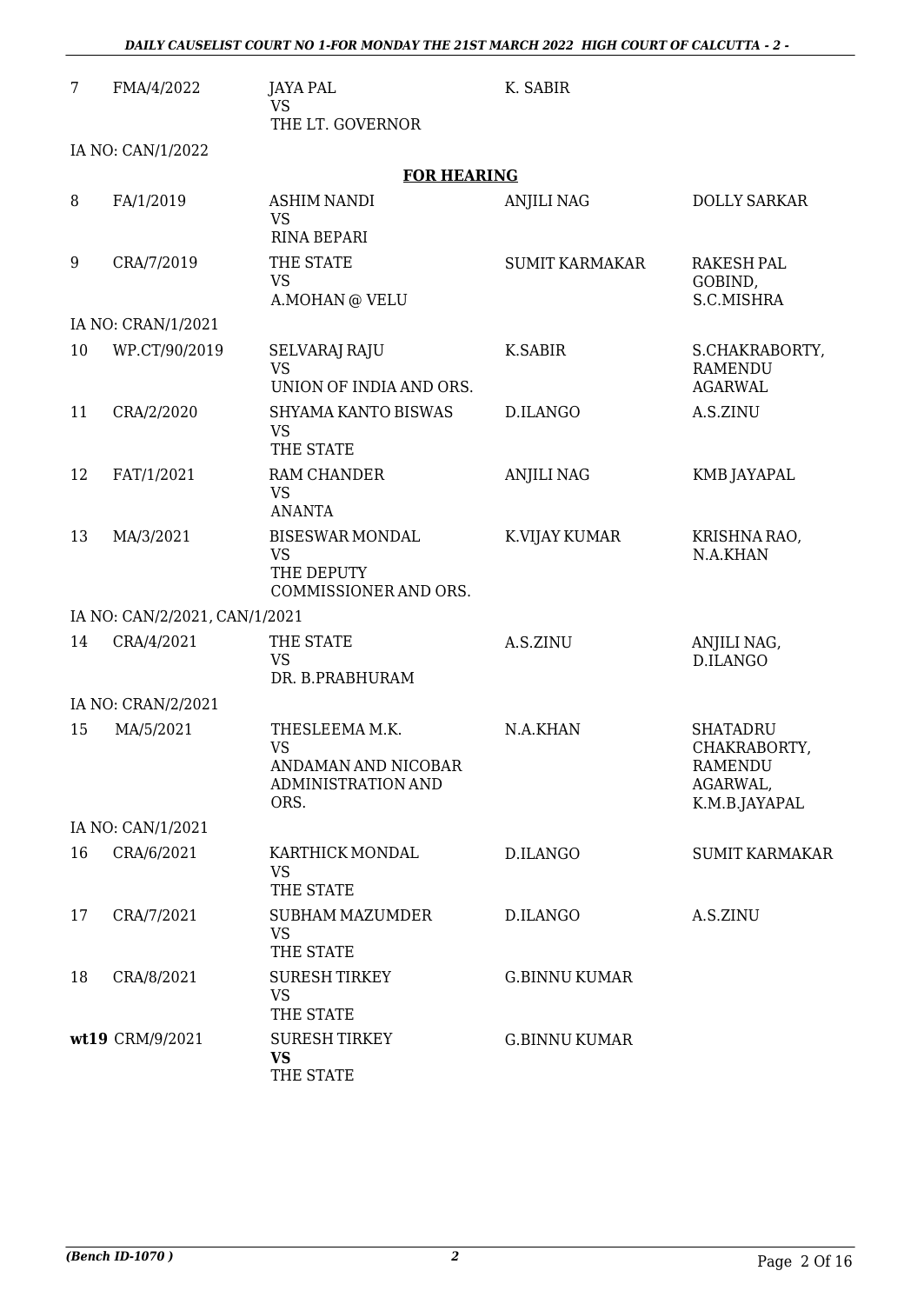20 CRA/12/2021 RAM SEVAK LOHAR VS STATE

DEEP CHAIM KABIR A.S.ZINU

IA NO: CRAN/1/2021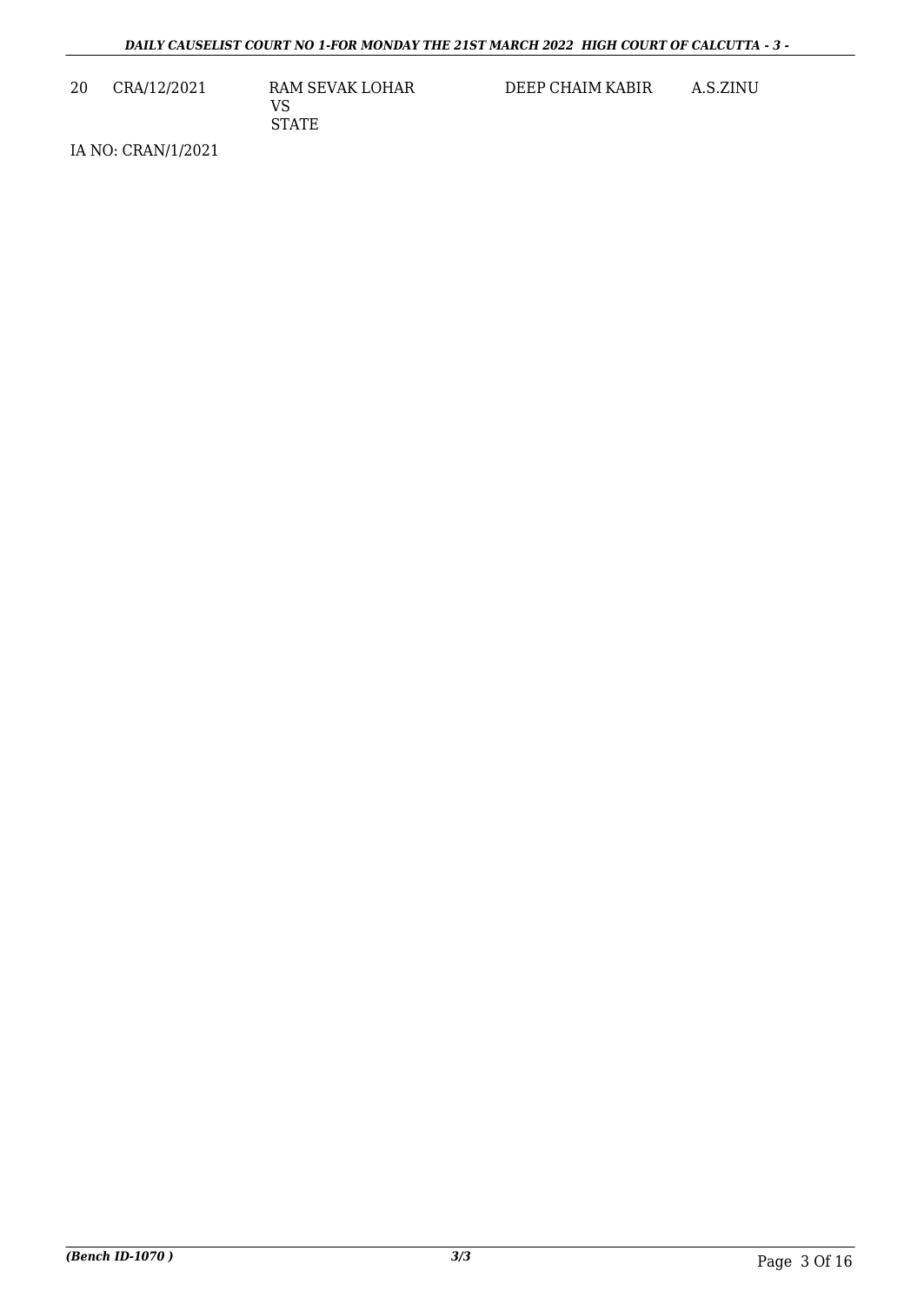

# Calcutta High Court

## **In The Circuit Bench at Port Blair**

## **Appellate Side**

**DAILY CAUSELIST For Monday The 21st March 2022**

### **COURT NO. 1**

**SINGLE BENCH (SB)** 

#### **AT 10:30 AM**

**HON'BLE JUSTICE SHEKHAR B. SARAF**

#### **(SINGLE BENCH WILL SIT AFTER COMPLETION OF DIVISION BENCH)**

|                | <b>MOTION</b> |                                                                                                                                |                                     |                                                                                       |  |  |
|----------------|---------------|--------------------------------------------------------------------------------------------------------------------------------|-------------------------------------|---------------------------------------------------------------------------------------|--|--|
| $\mathbf{1}$   | WPA/74/2021   | N. R. SUDHEER KUMAR<br>AND ORS.<br><b>VS</b><br>THE HON'BLE LIEUTENANT<br><b>GOVERNOR AND ORS.</b>                             | <b>GOPALA BINNU</b><br><b>KUMAR</b> | <b>VIKAS TEWARY</b>                                                                   |  |  |
| $\overline{2}$ | WPA/126/2021  | SMTI. PAVITRA KUMARI<br><b>VS</b><br>THE ANDAMAN AND<br>NICOBAR ADMINISTRATION<br>AND ORS.                                     | K.M.B.JAYAPAL AND<br>G. MINI        | <b>RAMENDU</b><br>AGARWAL, G.BINNU<br><b>KUMAR</b>                                    |  |  |
| 3              | WPA/155/2021  | <b>SEEMA DEVI</b><br><b>VS</b><br>THE ANDAMAN AND<br>NICOBAR ADMINISTRATION<br>AND ANR.                                        | K.M.B.JAYAPAL                       | <b>RAMENDU</b><br><b>AGARWAL</b>                                                      |  |  |
| 4              | WPA/194/2021  | ANDAMAN SARVAJANIK<br>NIRMAN VIBAGH MAZDOOR<br><b>SANGH AND ANOTHER</b><br><b>VS</b><br>THE LT. GOVERNOR AND<br><b>OTHERS</b>  | <b>G.BINNU KUMAR</b>                | SALIM MOHAMMED,<br><b>V.D.SIVABALAN</b>                                               |  |  |
| 5              | WPA/218/2021  | M/S HONEY BAR AND<br><b>RESTAURANT</b><br><b>VS</b><br>THE UNION TERRITORY OF<br>ANDAMAN AND NICOBAR<br><b>ISANDS AND ORS.</b> | KMB JAYAPAL                         | MOHD. TABRAIZ,<br><b>SHATADRU</b><br>CHAKRABORTY,<br><b>RAMENDU</b><br><b>AGARWAL</b> |  |  |
| 6              | WPA/245/2021  | DR.MANGESH ANANDRAO<br><b>BANKAR</b><br><b>VS</b><br>THE CHAIRMAN, ANIMERS                                                     | <b>GOPALA BINNU</b><br><b>KUMAR</b> | <b>RAMENDU</b><br>AGARWAL                                                             |  |  |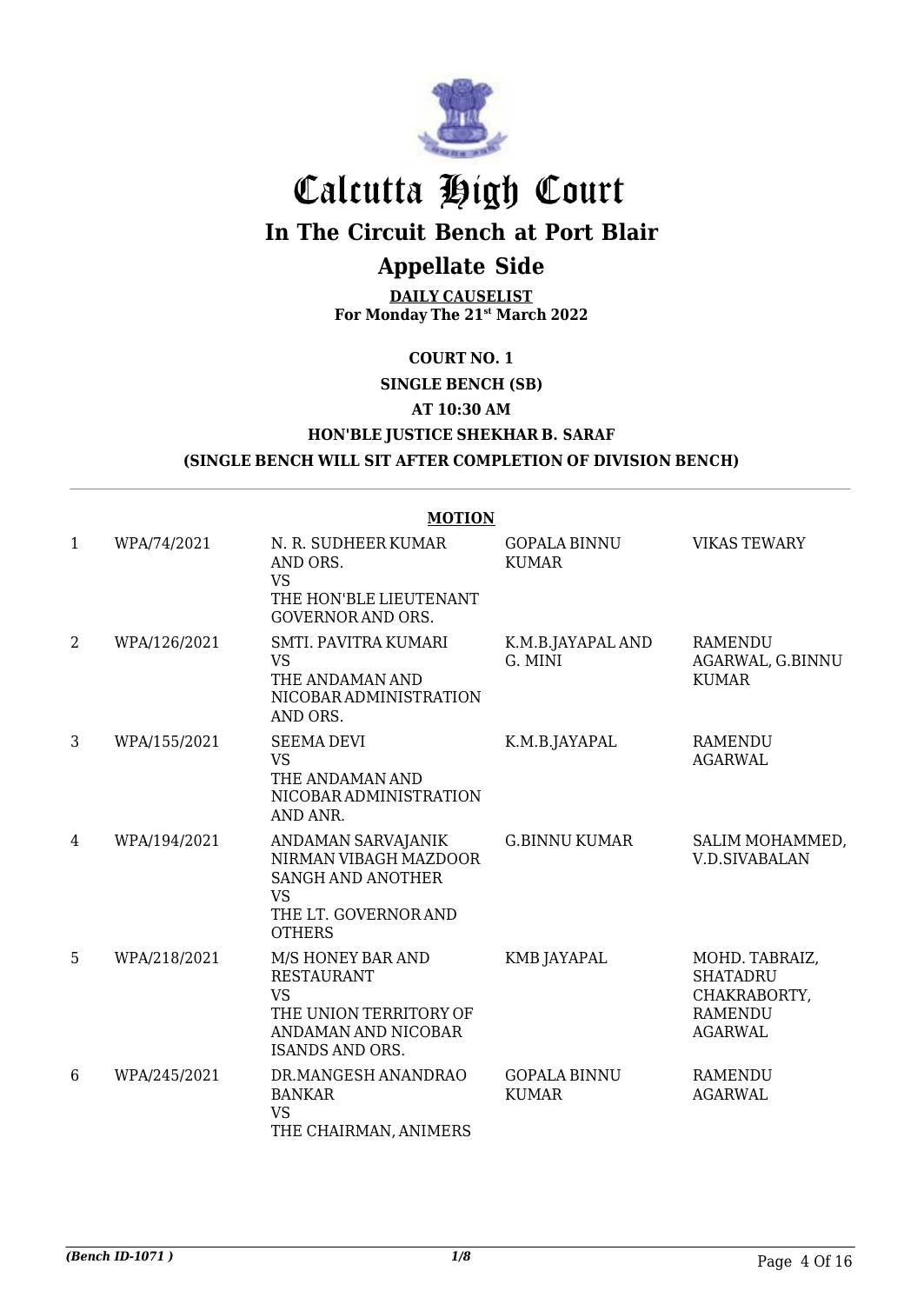| 7  | WPA/261/2021 | M/S RIFLEX INDUSTRIES<br>PVT. LTD. (UNIT-V) AND<br><b>ANOTHER</b><br><b>VS</b><br>THE LIEUTENANT                                                            | <b>ANJILI NAG</b>    | <b>SHATADRU</b><br>CHAKRABORTY,<br><b>RAMENDU</b><br><b>AGARWAL</b> |
|----|--------------|-------------------------------------------------------------------------------------------------------------------------------------------------------------|----------------------|---------------------------------------------------------------------|
| 8  | WPA/292/2021 | <b>GOVERNOR AND OTHERS</b><br><b>K.KANNAN</b><br>VS<br>THE ANDAMAN AND<br>NICOBAR ADMINISTRATION<br><b>AND OTHERS</b>                                       | <b>S.GLORIA MARY</b> | <b>RAMENDU</b><br><b>AGARWAL</b>                                    |
| 9  | WPA/300/2021 | DEBTANU DUTTA AND<br><b>OTHERS</b><br><b>VS</b><br>THE BHARAT SANCHAR<br>NIGAM LIMITED AND<br><b>OTHERS</b>                                                 | K. VIJAY KUMAR       | ANJILI NAG, RANJIT<br>SINGH, GOPALA<br><b>BINNU KUMAR</b>           |
| 10 | WPA/307/2021 | <b>B. PAPA RAO</b><br><b>VS</b><br>THE PORT BLAIR<br>MUNICIPAL COUNCIL AND<br><b>ANOTHER</b>                                                                | <b>ANJILI NAG</b>    | <b>ARUL PRASANTH</b>                                                |
| 11 | WPA/311/2021 | JAYSHANKAR DAS ALIAS<br><b>JAYANTA DAS AND</b><br><b>ANOTHER</b><br><b>VS</b><br>THE UNION TERRITORY OF<br>ANDAMAN AND NICOBAR<br><b>ISLANDS AND OTHERS</b> | K.M.B.JAYAPAL        | <b>ANJILI NAG</b>                                                   |
| 12 | WPA/313/2021 | <b>BISHNU MANDAL</b><br><b>VS</b><br>THE SECRETARY, STATE<br>TRANSPORT AUTHORITY<br>AND ANOTHER                                                             | RAKESH PAL GOBIND    |                                                                     |
| 13 | WPA/10/2022  | K. JANARDHAN<br><b>VS</b><br>THE DEPUTY<br>COMMISSIONER (EXCISE)<br><b>AND OTHERS</b>                                                                       | <b>ANANDA HALDER</b> | <b>SALIM MOHAMMED</b>                                               |
| 14 | WPA/12/2022  | <b>OMANA FRANCIS</b><br><b>VS</b><br>THE LIEUTENANT<br><b>GOVERNOR AND OTHERS</b>                                                                           | K. VIJAY KUMAR       | <b>SALIM MOHAMMED</b>                                               |
| 15 | WPA/15/2022  | M. NOKRAJ<br><b>VS</b><br>THE UNION OF INDIA AND<br><b>OTHERS</b>                                                                                           | RAKESH KUMAR         | <b>SALIM MOHAMMED</b>                                               |
| 16 | WPA/16/2022  | K.R.SURESH KUMAR<br><b>VS</b><br>THE LIEUTENANT<br>GOVERNOR AND OTHERS                                                                                      | V.D. SIVABALAN       |                                                                     |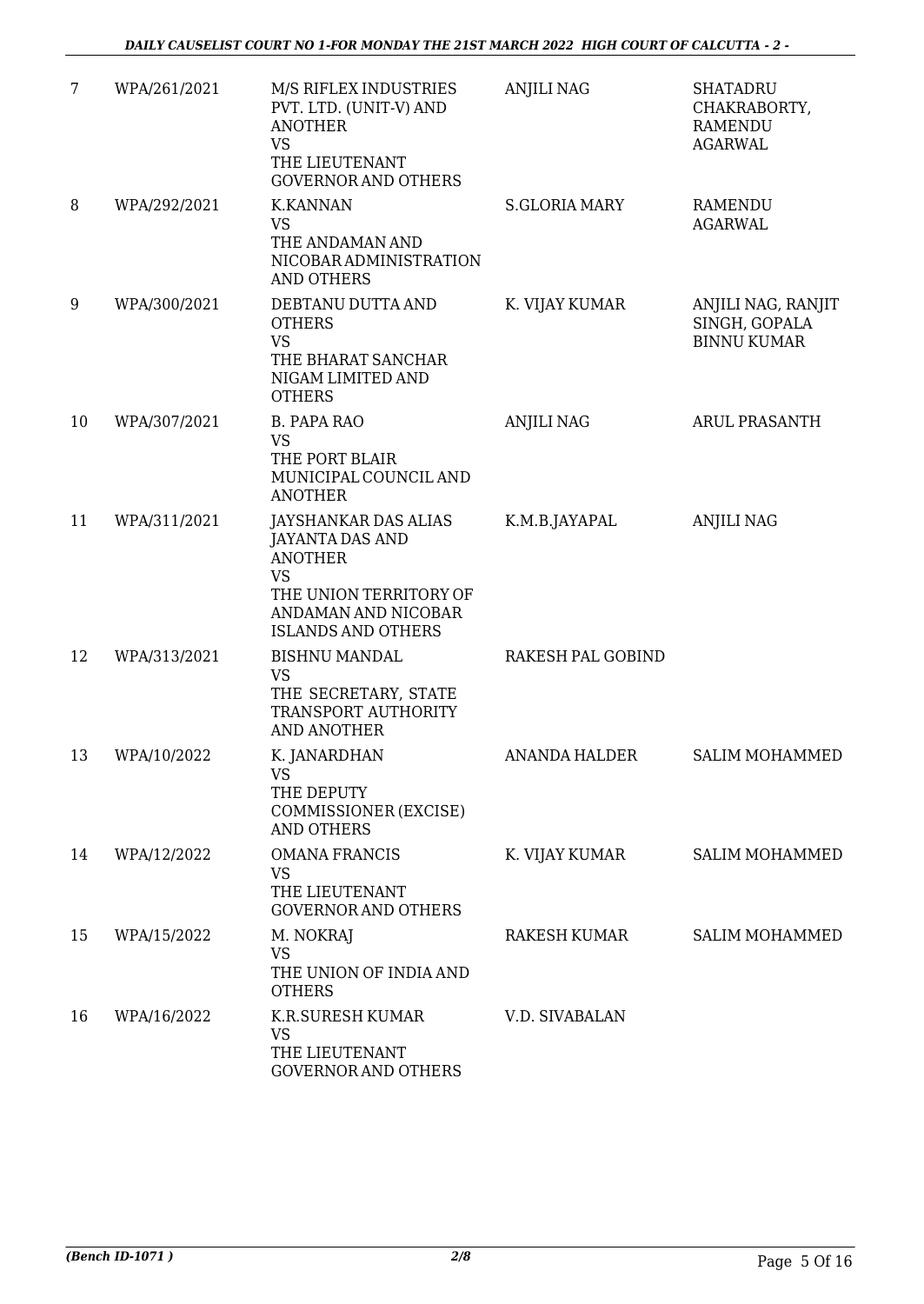| 17 | WPA/22/2022 | <b>SANSKRITI SETH</b><br><b>VS</b><br>THE ANDAMAN AND<br>NICOBAR ADMINISTRATION<br><b>AND OTHERS</b> | K.M.B JAYAPAL,<br>G.MINI            | <b>SALIM MOHAMMED</b> |
|----|-------------|------------------------------------------------------------------------------------------------------|-------------------------------------|-----------------------|
| 18 | WPA/23/2022 | <b>SHWETA SETH</b><br><b>VS</b><br>THE ANDAMAN AND<br>NICOBAR ADMINISTRATION<br><b>AND OTHERS</b>    |                                     | <b>SALIM MOHAMMED</b> |
| 19 | WPA/24/2022 | <b>SANKAR SETH</b><br><b>VS</b><br>THE ANDAMAN AND<br>NICOBAR ADMINISTRATION<br><b>AND OTHERS</b>    | KMB JAYAPAL                         | <b>SALIM MOHAMMED</b> |
| 20 | WPA/26/2022 | <b>AKRITI SETH</b><br><b>VS</b><br>THE ANDAMAN AND<br>NICOBAR ADMINISTRATION<br><b>AND OTHERS</b>    | KMB JAYAPAL                         | <b>SALIM MOHAMMED</b> |
| 21 | WPA/27/2022 | A. SUBRAMANIAM<br><b>VS</b><br>THE LIEUTENANT<br><b>GOVERNOR AND OTHERS</b>                          | <b>GOPALA BINNU</b><br><b>KUMAR</b> | <b>ARUL PRASANTH</b>  |
| 22 | WPA/28/2022 | THE CANARA BANK<br><b>VS</b><br>THE SUB-REGISTRAR AND<br><b>ANOTHER</b>                              | <b>ANJILI NAG</b>                   | <b>SALIM MOHAMMED</b> |
| 23 | WPA/55/2022 | PAYAL BISWAS<br><b>VS</b><br>THE ASSISTANT GENERAL<br>MANAGER AND OTHERS                             | <b>BABITA DAS</b>                   |                       |
| 24 | WPA/57/2022 | SUDHIR KUMAR PAUL<br><b>TIRKEY</b><br>VS.<br>THE SUPERINTENDENT OF<br>POLICE AND ANOTHER             | <b>GOPALA BINNU</b><br><b>KUMAR</b> |                       |
| 25 | WPA/58/2022 | R. PANEER SELVAM<br>VS<br>THE CHAIRMAN, PORT<br>MANAGEMENT BOARD AND<br><b>OTHERS</b>                | <b>ARUL PRASANTH</b>                | <b>ANJILI NAG</b>     |
| 26 | WPA/60/2022 | <b>INDERNATH</b><br><b>VS</b><br>THE LIEUTENANT<br><b>GOVERNOR AND OTHERS</b>                        | <b>K.SABIR</b>                      |                       |
| 27 | WPA/61/2022 | S.RANI<br><b>VS</b><br>THE ANDAMAN AND<br>NICOBAR ADMINISTRATION<br>AND ORS                          | K.M.B.JAYAPAL                       | <b>TULSI LALL</b>     |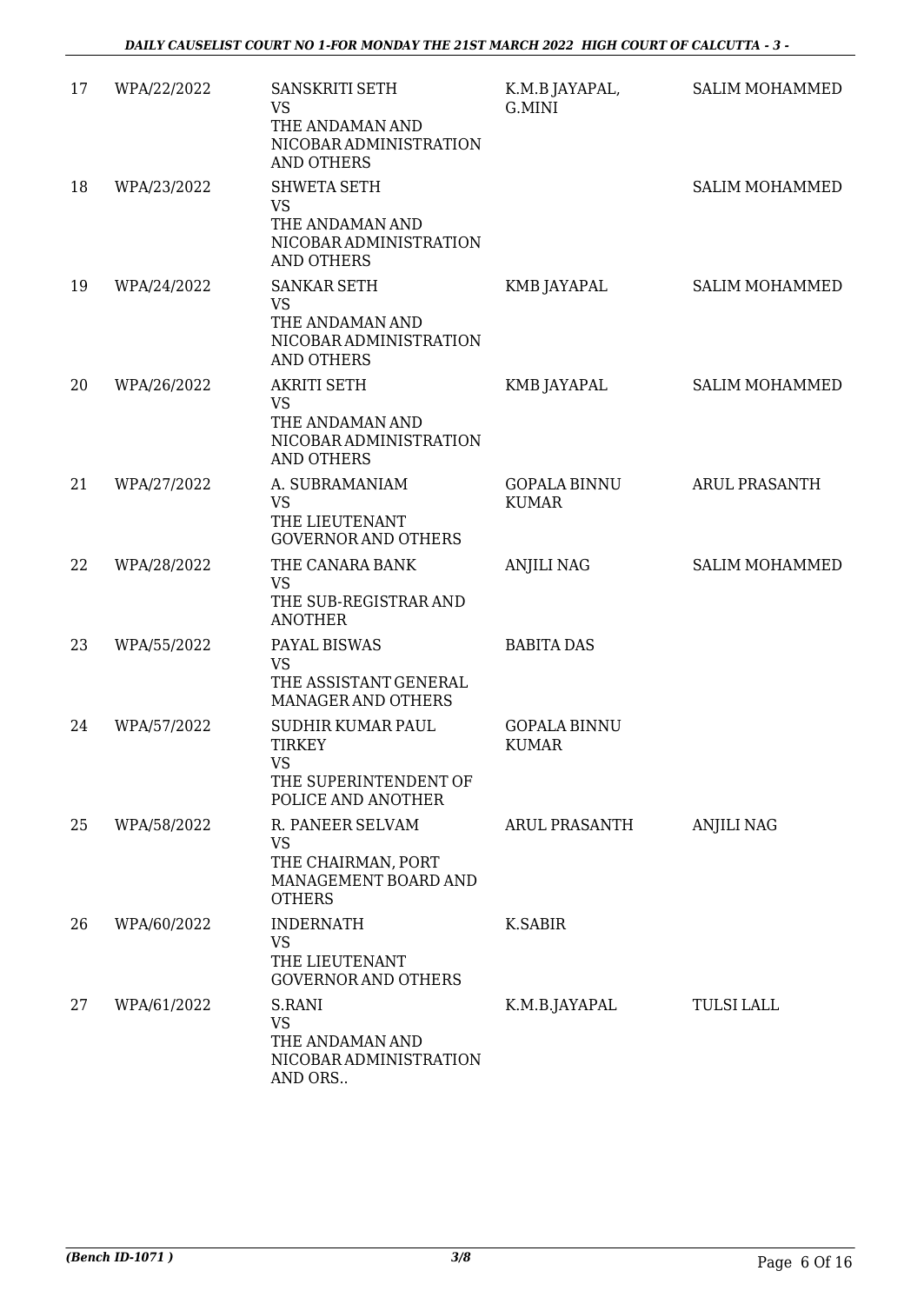| 28 | WPA/62/2022                   | <b>JAG NARAYAN</b><br><b>VS</b><br>THE ANDAMAN AND<br>NICOBAR ADMINISTRATION<br>AND ORS.                                                            | K.M.B.JAYAPAL                       | <b>TULSI LALL</b>                                                   |
|----|-------------------------------|-----------------------------------------------------------------------------------------------------------------------------------------------------|-------------------------------------|---------------------------------------------------------------------|
| 29 | WPA/63/2022                   | THENALIL ABRAHAM<br><b>THOMAS</b><br><b>VS</b><br>THE DEPUTY<br><b>COMMISSIONER</b>                                                                 | K.SABIR ANJILI                      |                                                                     |
| 30 | WPA/64/2022                   | S. SANTOSH KUMAR AND<br><b>OTHERS</b><br><b>VS</b><br>THE LIEUTENANT<br><b>GOVERNOR AND OTHERS</b>                                                  | NAG G.BINNU                         |                                                                     |
| 31 | WPA/66/2022                   | ANDAMAN AND NICOBAR<br>COOPERATIVE WORKERS<br><b>UNION</b><br><b>VS</b><br>MALABAR COOPERATIVE<br><b>COCONUT FARMING</b><br><b>SOCIETY OGRABRAJ</b> | <b>KUMAR</b>                        |                                                                     |
|    |                               | <b>FOR ORDERS</b>                                                                                                                                   |                                     |                                                                     |
| 32 | WPA/92/2021                   | SHABAB ALI AND ORS.<br><b>VS</b><br>THE LIEUTENANT<br><b>GOVERNOR AND ORS.</b>                                                                      | ANANDA HALDER                       | ARUL PRASANTH,<br>K.M.B.JAYAPAL                                     |
|    | wt33 WPA/313/2018             | <b>SHOBA SINGH</b><br><b>VS</b><br>THE ANDAMAN AND<br>NICOBAR ADMINISTRATION<br>AND ORS.                                                            | K.M.B.JAYAPAL                       |                                                                     |
|    |                               | <b>APPLICATION</b>                                                                                                                                  |                                     |                                                                     |
| 34 | AP/13/2021                    | MARINE SERVICES PVT.<br>LTD. AND ANR.<br><b>VS</b><br>THE HON'BLE LIEUTENANT<br><b>GOVERNOR AND ANR.</b>                                            | MOHD. TABRAIZ                       | <b>SHATADRU</b><br>CHAKRABORTY,<br><b>RAMENDU</b><br><b>AGARWAL</b> |
|    | IA NO: CAN/1/2022             |                                                                                                                                                     |                                     |                                                                     |
| 35 | AP/14/2021                    | M/S RAVI REALCONS<br>PRIVATE LIMITED<br><b>VS</b><br>THE CHIEF ENGINEER AND<br><b>ANOTHER</b>                                                       | TERENCE D CRUZ                      | <b>SHATADRU</b><br>CHAKRABORTY,<br><b>RAMENDU</b><br><b>AGARWAL</b> |
|    |                               | <b>CONTEMPT APPLICATION</b>                                                                                                                         |                                     |                                                                     |
| 36 | CPAN/10/2019                  | ANDAMAN SARVAJANIK<br>NIRMAN VIBAG MAZDOOR<br>SANGH AND ANR.<br><b>VS</b><br>D.BALAJI                                                               | <b>GOPALA BINNU</b><br><b>KUMAR</b> | <b>ARUL PRASANTH</b>                                                |
|    | IA NO: CAN/1/2021, CAN/2/2022 |                                                                                                                                                     |                                     |                                                                     |

### **FOR HEARING**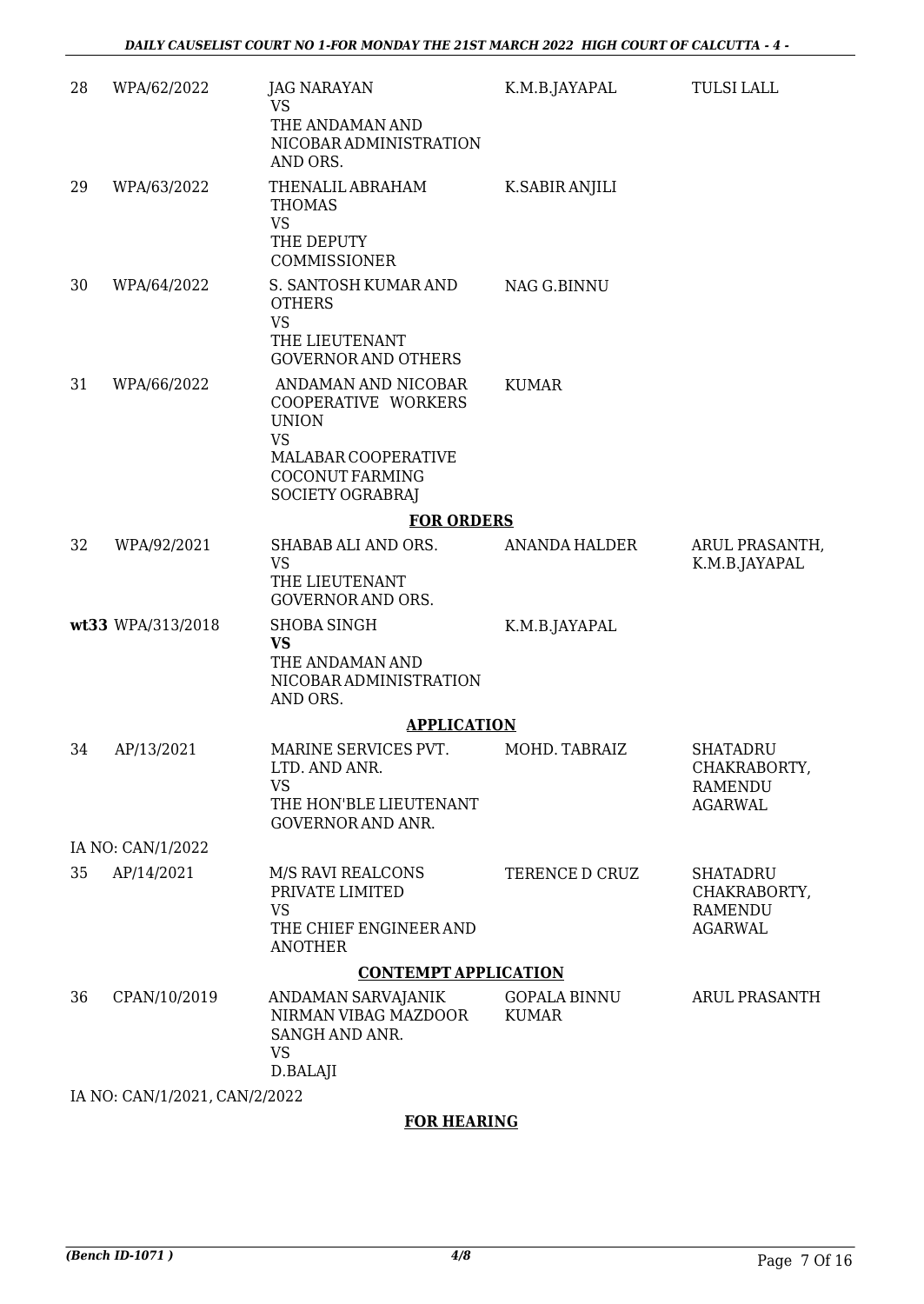| 37 | WPA/159/2014 | A.ZAHEED<br><b>VS</b><br>THE ANDAMAN AND<br>NICOBAR ADMINISTRATION<br>AND ORS.                                                       | K.M.B.JAYAPAL,<br>G.MINI                           | <b>ARUL PRASANTH</b>                              |
|----|--------------|--------------------------------------------------------------------------------------------------------------------------------------|----------------------------------------------------|---------------------------------------------------|
| 38 | WPA/219/2019 | SMTI. JAI LAKSHMI<br><b>VS</b><br>THE ANDAMAN AND<br>NICOBAR ADMINISTRATION<br>AND ORS.                                              | G. MINI AND<br>K.M.B.JAYAPAL                       | <b>SHATADRU</b><br><b>CHAKRABORTY</b>             |
| 39 | WPA/237/2019 | SHRI. S. M. MUSTAFA<br><b>VS</b><br>THE ANDAMAN AND<br>NICOBAR ADMINISTRATION<br>AND ORS.                                            | G.MINI AND K.M.B.<br><b>JAYAPAL</b>                | <b>SHATADRU</b><br><b>CHAKRABORTY</b>             |
| 40 | WPA/241/2019 | THE EXECUTIVE ENGINEER<br>NORTH ANDAMAN<br>CONSTRUCTION DIVISION<br>(NACD)<br><b>VS</b><br>SMTI. REKHA NAIR AND<br>ORS.              | <b>SHATADRU</b><br>CHAKRABORTY,<br>RAMENDU AGARWAL | <b>GOPALA BINNU</b><br><b>KUMAR</b>               |
| 41 | WPA/246/2019 | <b>A.SUNDAR</b><br><b>VS</b><br>THE HONBLE LIEUTENANT<br><b>GOVERNOR AND ORS.</b>                                                    | <b>GOPALA BINNU</b><br><b>KUMAR</b>                | <b>SHATADRU</b><br><b>CHAKRABORTY</b>             |
| 42 | WPA/263/2019 | KUMAR HARSHAVARDHAN<br><b>VS</b><br>THE UNION OF INDIA AND<br>ORS.                                                                   | KMB JAYAPAL                                        | TASNEEM,<br><b>SHATADRU</b><br><b>CHAKRABORTY</b> |
| 43 | WPA/282/2019 | <b>MANOJ PAUL</b><br><b>VS</b><br>THE UNION TERRITORY,<br><b>ADMINISTRATION OF</b><br>ANDAMAN AND NICOBAR<br><b>ISLANDS AND ORS.</b> | <b>IN PERSON</b>                                   | <b>SHATADRU</b><br><b>CHAKRABORTY</b>             |
| 44 | WPA/289/2019 | YOHANNAN SAJEEVAN AND<br>ANR.<br><b>VS</b><br>ANDAMAN AND NICOBR<br><b>ADMINISTRATION</b>                                            | DEEP CHAIM KABIR,<br><b>AJIT PRASAD</b>            |                                                   |
| 45 | WPA/52/2020  | P.KANNAN<br><b>VS</b><br>THE UNION OF INDIA AND<br>ORS.                                                                              | K.M.B.JAYAPAL                                      | AJAY KUMAR<br><b>MANDAL</b>                       |
| 46 | WPA/76/2020  | <b>JOHN WESLEY</b><br><b>VS</b><br>THE ANDAMAN AND<br>NICOBAR ADMINISTRATION<br>AND ORS.                                             | K.VIJAY KUMAR                                      | M.P.KAMARAJ                                       |
| 47 | WPA/94/2020  | JOHN EKKA AND ORS.<br><b>VS</b><br>THE UNION OF INDIA AND<br>ORS.                                                                    | <b>GOPALA BINNU</b><br><b>KUMAR</b>                | <b>SHATADRU</b><br><b>CHAKRABORTY</b>             |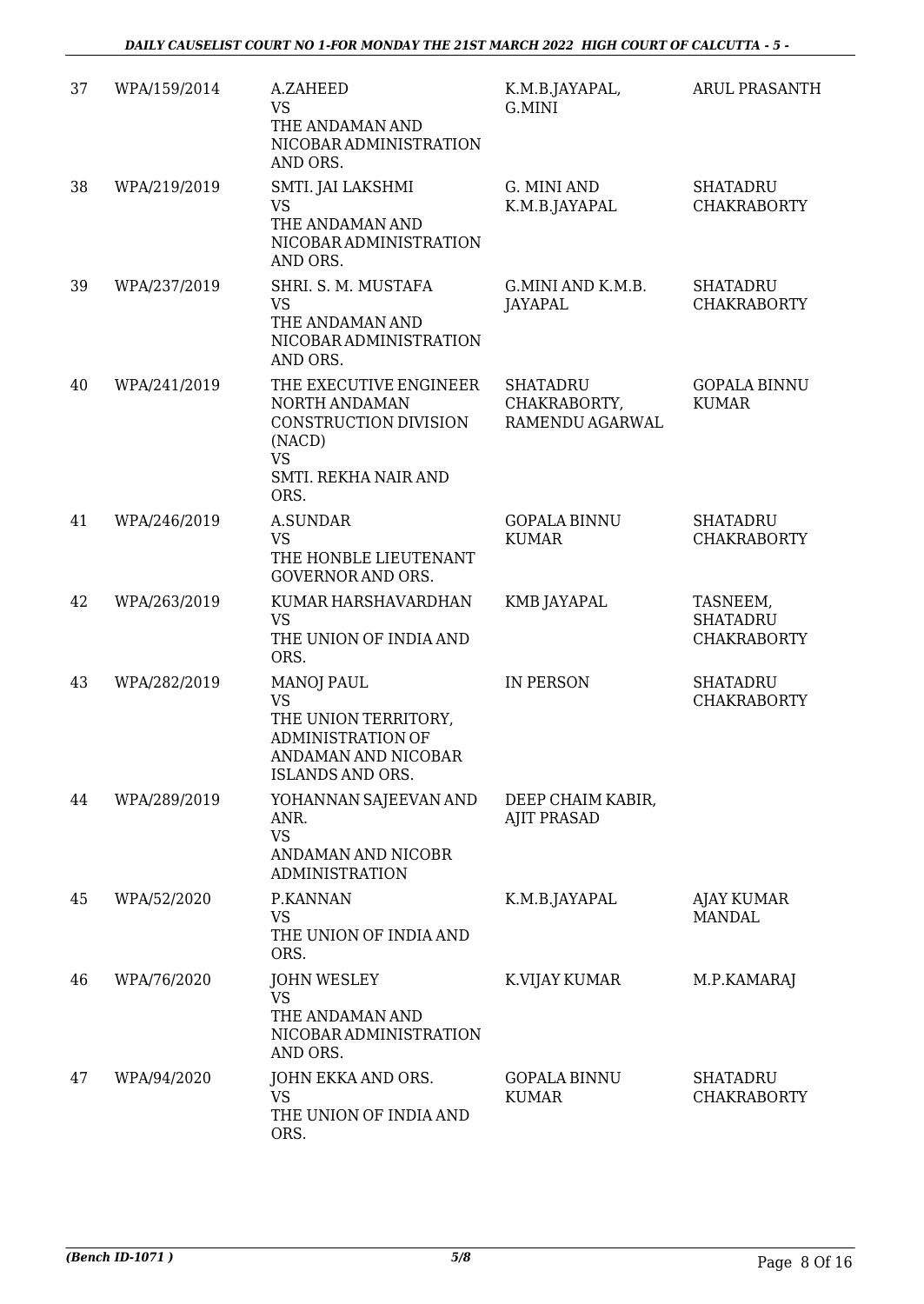| 48 | WPA/96/2020       | P.VAIKUNTA RAO<br><b>VS</b><br>THE UNION OF INDIA AND<br>ORS.                              | <b>GOPALA BINNU</b><br><b>KUMAR</b> | <b>SHATADRU</b><br><b>CHAKRABORTY</b> |
|----|-------------------|--------------------------------------------------------------------------------------------|-------------------------------------|---------------------------------------|
| 49 | WPA/102/2020      | SHRI. AKSHAY PANT<br><b>VS</b><br>THE UNION OF INDIA AND<br>ORS.                           | G. MINI AND K.M.B.<br>JAYAPAL       | M.P.KAMARAJ                           |
| 50 | WPA/105/2020      | PREM KISHEN<br><b>VS</b><br>THE ANDAMAN AND<br>NICOBAR ADMINISTRATION<br>AND ORS.          | K.M.B.JAYAPAL,<br>G.MINI            | RAMENDU<br><b>AGARWAL</b>             |
|    | wt51 WPA/103/2020 | <b>HARISH KISHEN</b><br><b>VS</b><br>THE ANDAMAN AND<br>NICOBAR ADMINISTRATION<br>AND ORS. | K.M.B.JAYAPAL,<br>G.MINI            | <b>RAMENDU</b><br><b>AGARWAL</b>      |
|    | wt52 WPA/104/2020 | <b>RAM KISHEN</b><br><b>VS</b><br>THE ANDAMAN AND<br>NICOBAR ADMINISTRATION<br>AND ORS.    | K.M.B.JAYAPAL,<br>G.MINI            | <b>RAMENDU</b><br><b>AGARWAL</b>      |
|    | wt53 WPA/106/2020 | PERNITA DEVI<br><b>VS</b><br>THE ANDAMAN AND<br>NICOBAR ADMINISTRATION<br>AND ORS.         | K.M.B.JAYAPAL,<br>G.MINI            | <b>RAMENDU</b><br><b>AGARWAL</b>      |
|    | wt54 WPA/110/2020 | <b>KHATHIJA</b><br><b>VS</b><br>THE UNION OF INDIA AND<br>ORS.                             | K.M.B.JAYAPAL                       | <b>RAMENDU</b><br><b>AGARWAL</b>      |
|    | wt55 WPA/70/2021  | HAR JEEVAN RAM<br><b>VS</b><br>THE LIEUTENANT<br><b>GOVERNOR AND ORS.</b>                  | K.M.B.JAYAPAL                       | <b>RAMENDU</b><br><b>AGARWAL</b>      |
|    | wt56 WPA/71/2021  | PREM KISHEN<br><b>VS</b><br>THE ANDAMAN AND<br>NICOBAR ADMINISTRATION<br>AND ORS.          | K.M.B.JAYAPAL                       | <b>RAMENDU</b><br><b>AGARWAL</b>      |
|    | wt57 WPA/72/2021  | <b>HARISH KISHEN</b><br><b>VS</b><br>THE ANDAMAN AND<br>NICOBAR ADMINISTRATION<br>AND ORS. | K.M.B. JAYAPAL                      | RAMENDU<br><b>AGARWAL</b>             |
| 58 | WPA/119/2020      | <b>LALTA PRASAD</b><br>VS<br>THE LIEUTENANT<br>GOVERNOR AND ORS.                           | ANANDA HALDER                       | A.K.MANDAL,<br>K.M.B.JAYAPAL          |
| 59 | WPA/121/2020      | SOBHANA KUMARI<br>VS<br>THE LIEUTENANT<br>GOVERNOR AND ORS.                                | <b>GOPALA BINNU</b><br><b>KUMAR</b> | <b>SHATADRU</b><br>CHAKRABORTY        |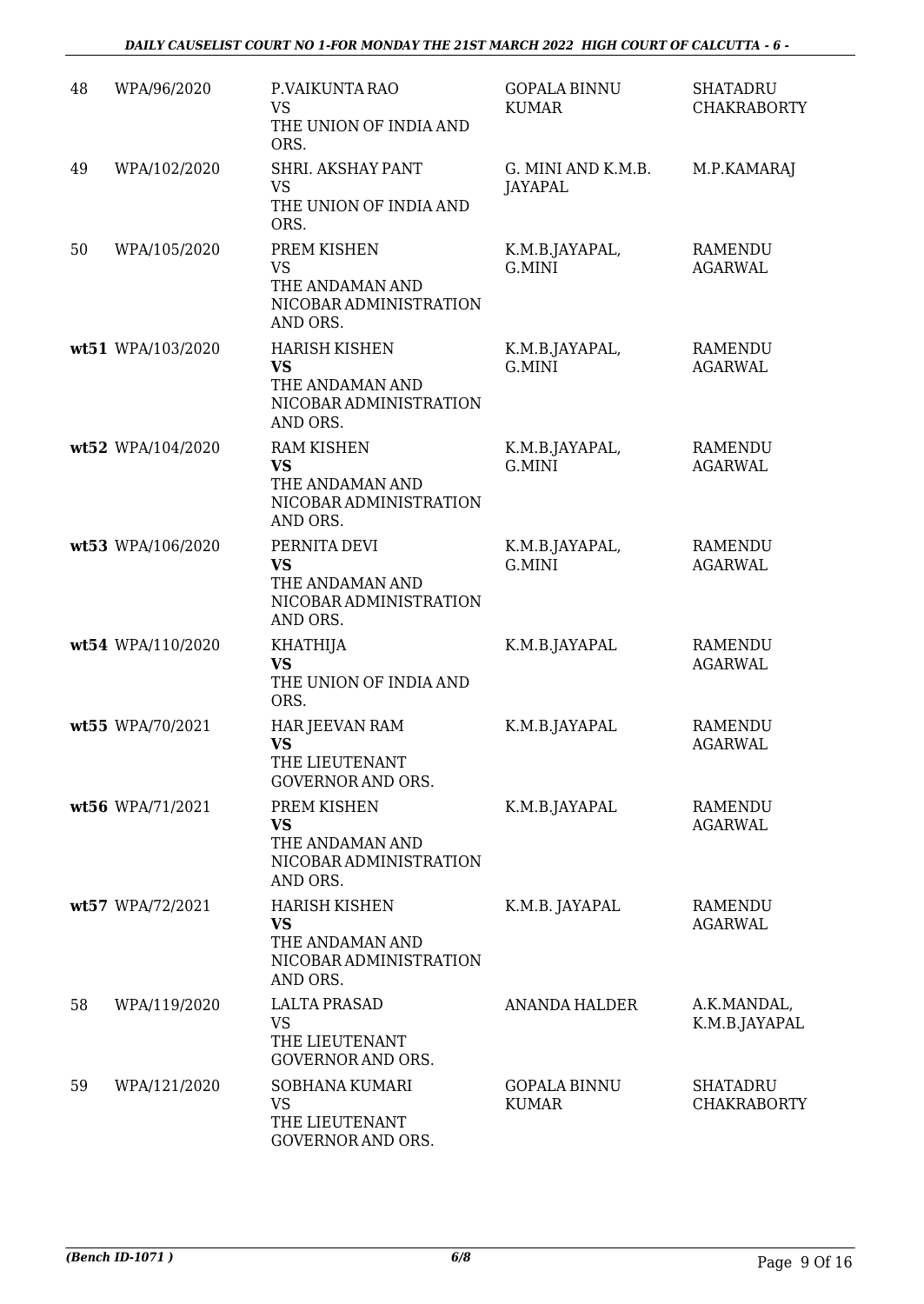| 60 | WPA/149/2020     | M/S T.T. TRADING<br>COMPANY AND ANR.<br><b>VS</b><br>THE ANDAMAN AND<br>NICOBAR ADMINISTRATION<br>AND ORS. | ANJILI NAG, SHIPRA<br><b>MANDAL</b>       | ARUL PRASANTH                                                      |
|----|------------------|------------------------------------------------------------------------------------------------------------|-------------------------------------------|--------------------------------------------------------------------|
| 61 | WPA/3052/2020    | PEARLESCENT MERITECH<br>PVT. LTD. AND ANR.<br><b>VS</b><br>UNION OF INDIA AND ORS.                         | <b>ANJILI NAG</b>                         | V.TIWARI                                                           |
| 62 | WPA/2/2021       | <b>S.RAVINDRAN</b><br><b>VS</b><br>THE ADMINISTRATOR AND<br>ORS.                                           | ANJILI NAG, SHIPRA<br><b>MANDAL</b>       | <b>SHATADRU</b><br><b>CHAKRABORTY</b>                              |
| 63 | WPA/44/2021      | ASHA, ASSISTANT<br>ENGINEER-I<br><b>VS</b><br>THE LT. GOVERNOR AND<br>ORS.                                 | RAJINDER SINGH,<br><b>TAPAN KUMAR DAS</b> | <b>SHATADRU</b><br>CHAKRABORTY,<br>ARUL PRASANTH,<br>K.VIJAY KUMAR |
| 64 | WPA/46/2021      | M. MEGHAVARNAM AND<br>ORS.<br><b>VS</b><br>THE DIRECTOR GENERAL<br>OF SHIPPING AND ORS.                    | ANJILI NAG, SHIPRA<br><b>MANDAL</b>       | TULSI LALL,<br>A.K.MANDAL                                          |
| 65 | WPA/59/2021      | M.HEERA KUNWAR<br><b>VS</b><br>THE LIEUTENANT<br><b>GOVERNOR AND ORS.</b>                                  | K.M.B. Jayapal                            | <b>SHATADRU</b><br><b>CHAKRABORTY</b>                              |
|    | wt66 WPA/58/2021 | KAUSHALYA DEVI<br><b>VS</b><br>THE LIEUTENANT<br><b>GOVERNOR AND ORS.</b>                                  | K. M. B. JAYAPAL                          | <b>SHATADRU</b><br><b>CHAKRABORTY</b>                              |
|    | wt67 WPA/60/2021 | PREM KUMARI<br><b>VS</b><br>THE LIEUTENANT<br><b>GOVERNOR AND ORS.</b>                                     | K.M.B.JAYAPAL                             | <b>SHATADRU</b><br><b>CHAKRABORTY</b>                              |
|    | wt68 WPA/61/2021 | PREM LALL<br><b>VS</b><br>THE LIEUTENANT<br><b>GOVERNOR AND ORS.</b>                                       | K.M.B. JAYAPAL                            | <b>SHATADRU</b><br><b>CHAKRABORTY</b>                              |
|    | wt69 WPA/62/2021 | DEEPAK LALL<br><b>VS</b><br>THE LIEUTENANT<br><b>GOVERNOR AND ORS.</b>                                     | K.M.B.JAYAPAL                             | <b>SHATADRU</b><br><b>CHAKRABORTY</b>                              |
|    | wt70 WPA/65/2021 | KAILASH KUMARI<br><b>VS</b><br>THE LIEUTENANT<br><b>GOVERNOR AND ORS.</b>                                  | K.M.B JAYAPAL                             | <b>SHATADRU</b><br><b>CHAKRABORTY</b>                              |
| 71 | WPA/135/2021     | <b>GANGA DIN</b><br><b>VS</b><br>THE ANDAMAN AND<br>NICOBAR ADMINISTRATION<br>AND ORS.                     | K.M.B.JAYAPAL,<br>G.MINI                  | AJAY KUMAR<br><b>MANDAL</b>                                        |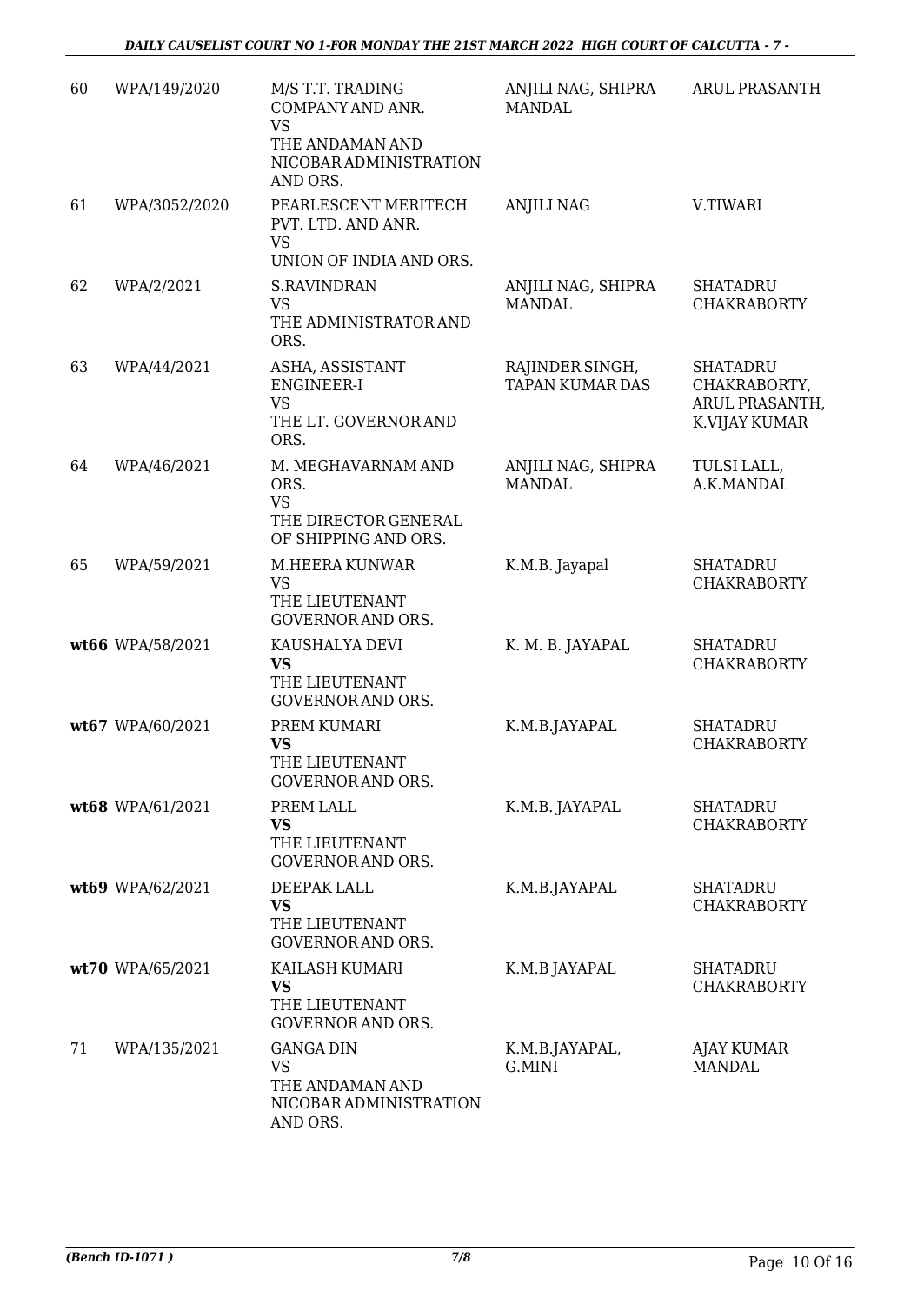| 72 | WPA/150/2021                  | SMTI. E. SHYAMALA<br>VS<br>THE TEHSILDAR AND ORS.                                                             | VISHAL KR. BISWAS,<br><b>ANJILI NAG</b> | <b>SHATADRU</b><br><b>CHAKRABORTY</b>                        |
|----|-------------------------------|---------------------------------------------------------------------------------------------------------------|-----------------------------------------|--------------------------------------------------------------|
| 73 | WPA/184/2021                  | SAKTHI SHIPPING<br>LOGISTICS PRIVATE<br>LIMITED AND ANR.<br>VS<br>THE HON'BLE LIEUTENANT<br>GOVERNOR AND ORS. | <b>GOPALA BINNU</b><br>KUMAR            | <b>SHATADRU</b><br>CHAKRABORTY,<br><b>RAMENDU</b><br>AGARWAL |
|    | IA NO: CAN/2/2021, CAN/3/2021 |                                                                                                               |                                         |                                                              |
| 74 | WPA/252/2021                  | M/S SREEHRI FABRICATOR<br>AND ANR<br><b>VS</b><br>UNION OF INDIA AND ORS.                                     | ABIR LAL<br><b>CHAKRAVORTI</b>          |                                                              |
| 75 | WPA/256/2021                  | SHANKER CH. DAS<br>VS<br>THE ANDAMAN AND<br>NICOBAR ADMINISTRATION<br>AND OTHERS                              | <b>GOPALA BINNU</b><br>KUMAR            | <b>SHATADRU</b><br><b>CHAKRABORTY</b>                        |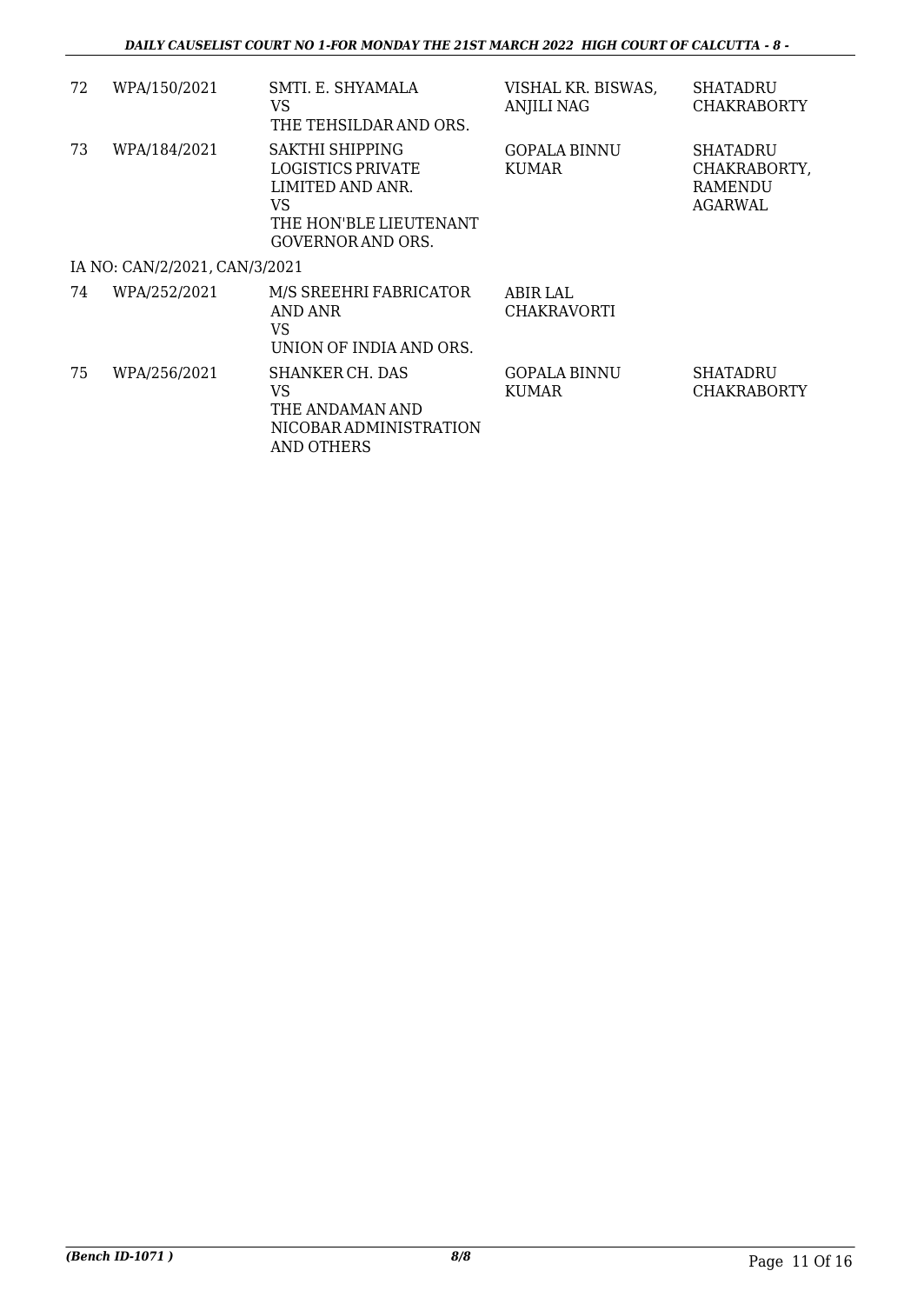

# Calcutta High Court **In The Circuit Bench at Port Blair**

## **Appellate Side**

**DAILY CAUSELIST For Monday The 21 st March 2022**

#### **COURT NO. 39**

**SINGLE BENCH (SB - XII) AT 10: 30 AM HON'BLE JUSTICE JAY SENGUPTA**

#### **(VIA VIDEO CONFERENCE) FROM PRINCIPAL BENCH**

#### **FOR JUDGMENT**

| 1 | WPA/150/2019     | UTTAM SHIL @ UTTAM<br>SEAL AND ORS.<br>VS<br>THE LIEUTENANT<br><b>GOVERNOR AND ORS.</b> | ANJILI NAG | <b>RAMENDU</b><br>AGARWAL |
|---|------------------|-----------------------------------------------------------------------------------------|------------|---------------------------|
|   | $wt2$ WPA/3/2019 | SHYNI JOSE<br>VS<br>THE LIEUTENANT<br>GOVERNOR AND ORS.                                 | ANJILI NAG | RAMENDU<br>AGARWAL        |
|   | wt3 WPA/9/2019   | T. SHANMUGAM<br>VS<br>THE LIEUTENANT<br>GOVERNOR AND ORS.                               | ANJILI NAG | RAMENDU<br>AGARWAL        |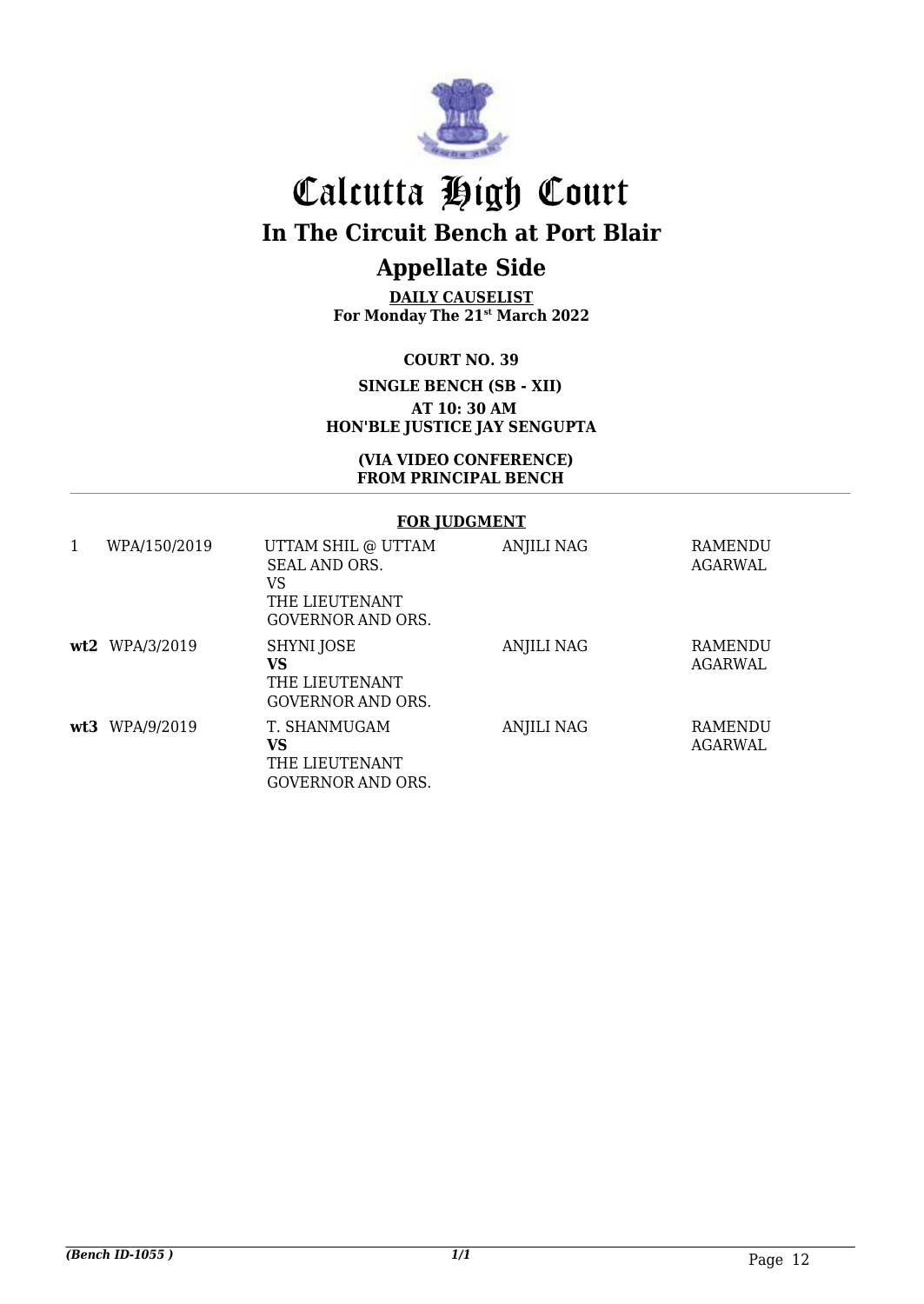

# Calcutta High Court **In The Circuit Bench at Port Blair**

## **Appellate Side**

**DAILY CAUSELIST For Monday The 21st March 2022**

### **COURT NO. 2**

## **SINGLE BENCH (SB) AT 10:30 AM HON'BLE JUSTICE KESANG DOMA BHUTIA**

## **(SINGLE BENCH WILL SIT AFTER COMPLETION OF DIVISION BENCH)**

#### **MOTION**

| $\mathbf{1}$       | CRR/17/2021   | <b>BISWAJEET HALDER</b><br><b>VS</b>                                                                        | <b>S.AJITH PRASAD</b> |                                     |
|--------------------|---------------|-------------------------------------------------------------------------------------------------------------|-----------------------|-------------------------------------|
| 2                  | CRR/3/2022    | KUMARI JIA HALDER<br>M/S ADMIRAL MARINE<br>SERVICE PVT. LTD. AND<br><b>OTHERS</b><br><b>VS</b><br>THE STATE | <b>DOLLY SARKAR</b>   |                                     |
|                    |               | <b>FOR ORDERS</b>                                                                                           |                       |                                     |
| 3                  | CRA/14/2019   | THE STATE<br><b>VS</b><br>A.JOSEMON                                                                         | S.KARMAKAR            | <b>GOPALA BINNU</b><br><b>KUMAR</b> |
| wt4                | CRMSPL/1/2021 | THE STATE<br><b>VS</b><br><b>A.JOSEMON</b>                                                                  | <b>S.KARMAKAR</b>     | <b>GOPALA BINNU</b><br><b>KUMAR</b> |
| 5                  | SAT/2/2021    | M.RAMESHWARI<br><b>VS</b><br>K.KONDAIAH                                                                     | <b>ANJILI NAG</b>     |                                     |
|                    |               | <b>APPLICATION</b>                                                                                          |                       |                                     |
| 6                  | CRR/16/2019   | <b>AHMED FAROOQ</b><br><b>VS</b><br>THE STATE                                                               | RAKESH PAL GOBIND     |                                     |
| IA NO: CRAN/1/2021 |               |                                                                                                             |                       |                                     |
| 7                  | FMAT/4/2020   | MANJU BISWAS AND ORS.<br><b>VS</b><br>THE MANAGER, NEW INDIA<br><b>ASSURANCE COMPANY</b><br>LTD.            | K.M.B.JAYAPAL         | N.A.KHAN                            |
| IA NO: CAN/1/2021  |               |                                                                                                             |                       |                                     |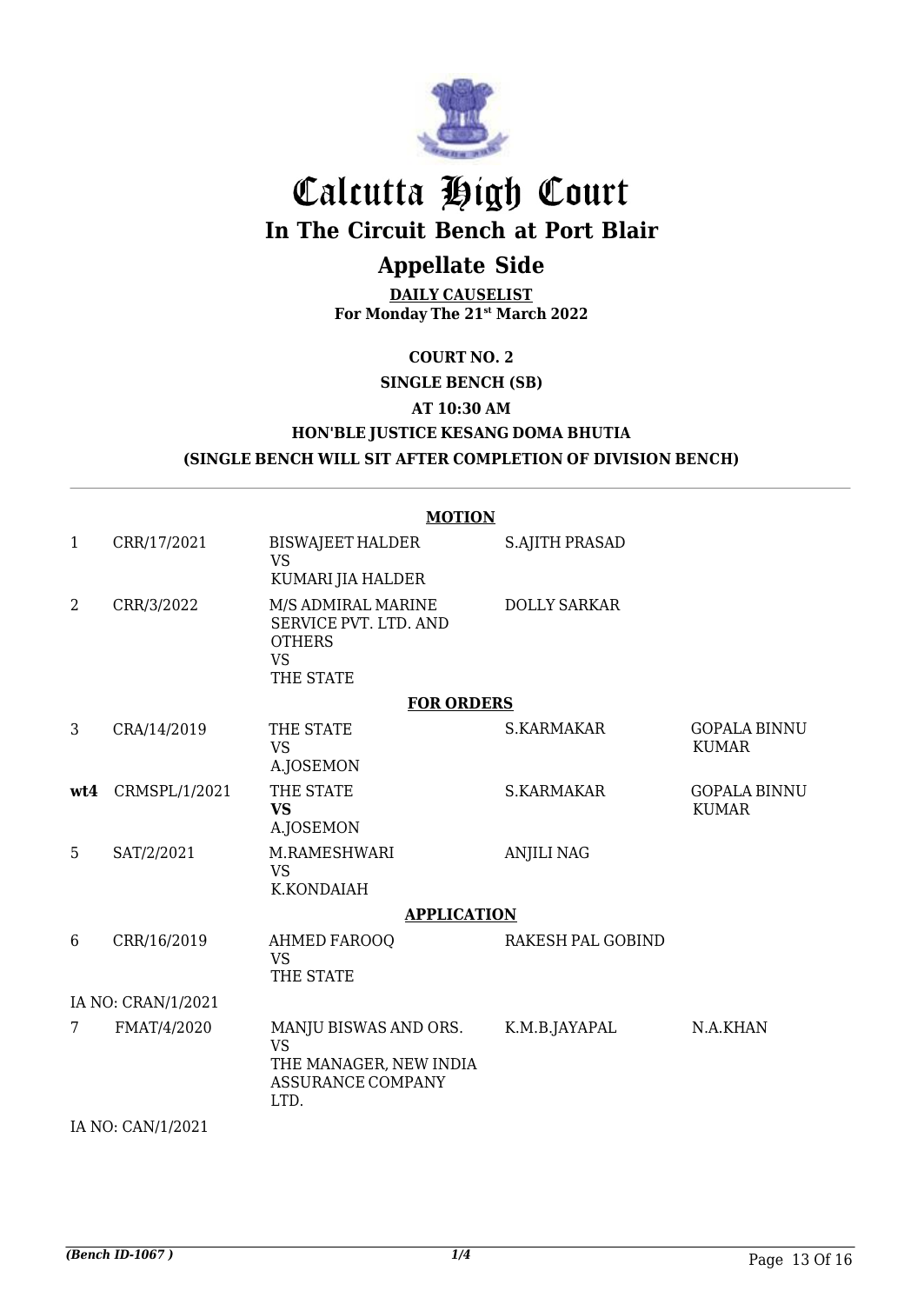| 8  | FMAT/3/2021        | <b>AMIYO ROY</b><br><b>VS</b><br>THE DIRECTOR AND<br><b>ANOTHER</b>                                | <b>ANJILI NAG</b>                                | RAMENDU<br>AGARWAL, LOKESH<br><b>CHEZIAN</b>    |
|----|--------------------|----------------------------------------------------------------------------------------------------|--------------------------------------------------|-------------------------------------------------|
|    | IA NO: CAN/1/2021  |                                                                                                    |                                                  |                                                 |
| 9  | FAT/4/2021         | MOHAMMED HANEEFA<br><b>VS</b><br>SARITA SUKUMARI KUJUR<br><b>ALIAS SAFEENA</b>                     | ANANDA HALDER                                    | <b>ARUL PRASANTH</b>                            |
| 10 | CRA/13/2021        | <b>MOHAN KUMAR</b><br><b>VS</b><br>THE STATE                                                       | MD. TABRAIZ                                      | <b>SUMIT KARMAKAR</b>                           |
|    |                    | <b>FOR HEARING</b>                                                                                 |                                                  |                                                 |
| 11 | CRR/1/2017         | THE STATE (CBI)<br><b>VS</b><br>NEWAZESH ALI AND ORS.                                              | RAKESH PAL GOBIND                                | <b>ARUL PRASANTH</b>                            |
|    | IA NO: CRAN/1/2021 |                                                                                                    |                                                  |                                                 |
|    | wt12 CRR/17/2018   | THE STATE (CBI)<br><b>VS</b><br>MAN MOHAN SINGH                                                    | RAKESH PAL GOBIND,<br>S.C.MISHRA                 | MOHD. TABRAIZ                                   |
|    | wt13 CRR/18/2018   | THE STATE (CBI)<br><b>VS</b><br>PUSHPA RAJU                                                        | RAKESH PAL GOBIND,<br>S.C.MISHRA                 | <b>GOPALA BINNU</b><br><b>KUMAR</b>             |
|    | wt14 CRR/19/2018   | THE STATE (CBI)<br><b>VS</b><br>THOMAS HERENZ AND<br>ORS.                                          | RAKESH PAL GOBIND,<br>S.C.MISHRA                 | K.M.B.JAYAPAL                                   |
| 15 | CRA/6/2018         | THE STATE<br><b>VS</b><br><b>SANDIP KUMAR</b>                                                      | <b>SUMIT KARMAKAR</b>                            | <b>GOPALA BINNU</b><br><b>KUMAR</b>             |
| 16 | CRA/3/2019         | THE STATE<br><b>VS</b><br>A.MAHESHWAR RAO AND<br>ORS.                                              | A.S.ZINU                                         | ANJILI NAG, GOPALA<br><b>BINNU KUMAR</b>        |
| 17 | CRA/12/2019        | PRADEEP HALDER<br><b>VS</b><br>THE STATE                                                           | D. ILANGO AND R.<br>PRADEEP                      | <b>S.KARMAKAR</b>                               |
| 18 | CRR/28/2019        | K.D.UNNITHAN<br><b>VS</b><br>THE STATE                                                             | <b>ANIL KUMAR</b><br><b>CHAKRABORTHY</b>         | <b>SUMIT KARMAKAR</b>                           |
| 19 | WPA/209/2019       | R. KAUSHALYA AND ORS.<br><b>VS</b><br>THE UNION OF INDIA AND<br>ORS.                               | ANJILI NAG, SHIPRA<br><b>MANDAL</b>              | MOHD. TABRAIZ                                   |
| 20 | WPA/226/2019       | <b>ANDAMAN TIMBER</b><br><b>INDUSTRIES LIMITED</b><br><b>VS</b><br>THE CHIEF SECRETARY<br>AND ORS. | K.M.B.JAYAPAL,<br>G.MINI                         | <b>VIKAS TEWARY</b>                             |
| 21 | WPA/227/2019       | A.MURUGESAN AND ORS.<br><b>VS</b><br>THE UNION OF INDIA AND<br>ORS.                                | RAKESH PAL GOBIND,<br>S.C.MISHRA,<br>A.VENKATESH | TULSI LALL,<br>TASNEEM,<br><b>V.D.SIVABALAN</b> |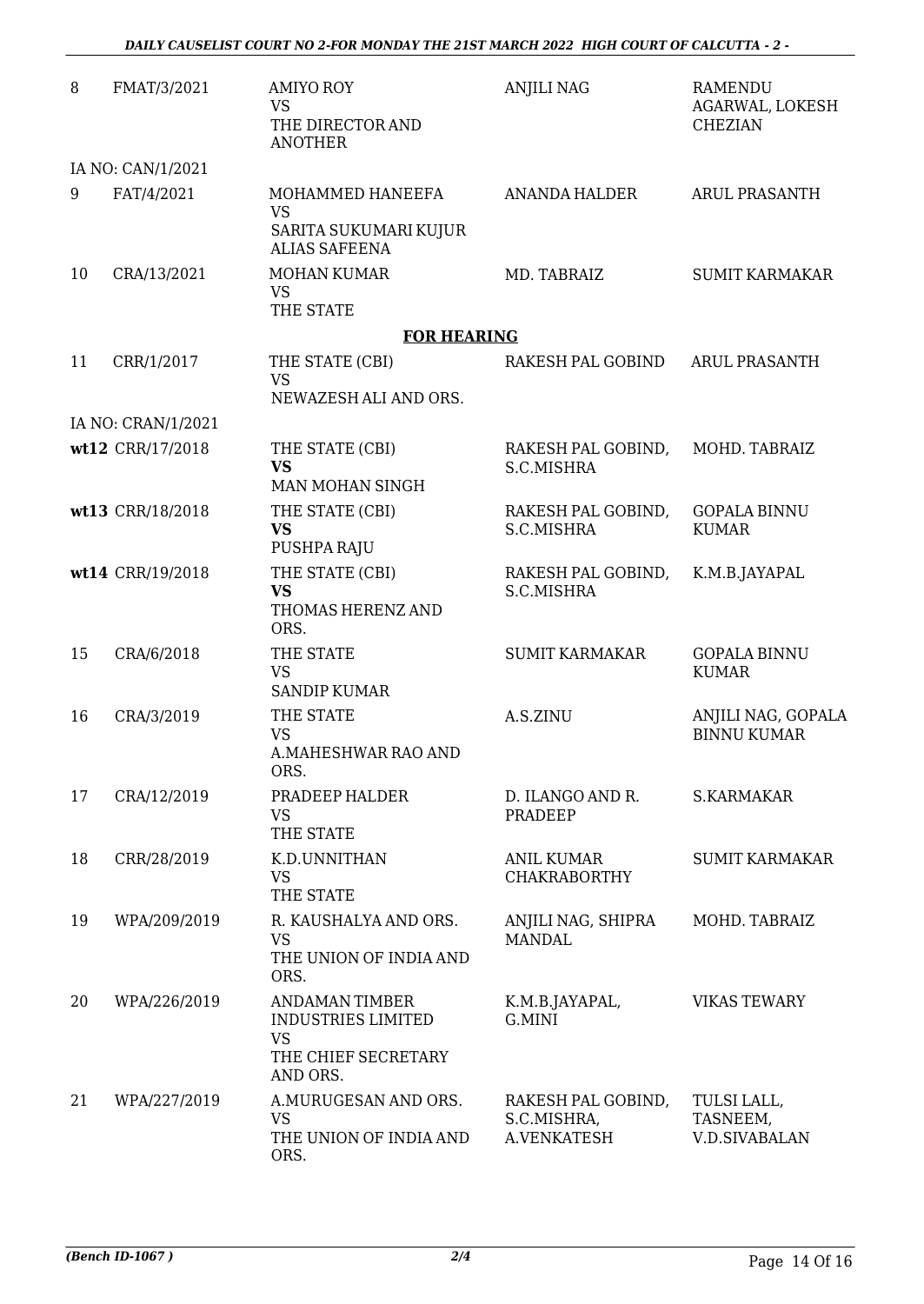|    | wt22 WPA/152/2019 | ALOK KUMAR DAS AND<br>ORS.<br><b>VS</b><br>THE UNION OF INDIA AND<br>ORS.                                                                                       | RAKESH PAL GOBIND,<br>S.C.MISHRA    | TULSI LALL,<br>TASNEEM,<br><b>V.D.SIVABALAN</b> |
|----|-------------------|-----------------------------------------------------------------------------------------------------------------------------------------------------------------|-------------------------------------|-------------------------------------------------|
| 23 | WPA/243/2019      | KARTICK AND ORS.<br><b>VS</b><br>THE LIEUTENANT<br><b>GOVERNOR AND ORS.</b>                                                                                     | ANJILI NAG, SHIPRA<br><b>MANDAL</b> | <b>RAMENDU</b><br><b>AGARWAL</b>                |
| 24 | WPA/248/2019      | <b>A.SUNDAR</b><br><b>VS</b><br>THE HONBLE LIEUTENANT<br><b>GOVERNOR AND ORS.</b>                                                                               | <b>GOPALA BINNU</b><br><b>KUMAR</b> | <b>SHATADRU</b><br><b>CHAKRABORTY</b>           |
| 25 | WPA/267/2019      | THE GENERAL MANAGER,<br>ANIIDCO LTD.<br><b>VS</b><br>Y. JOHN AND ORS.                                                                                           | ANJILI NAG,<br>R.PRADEEP            | <b>GOPALA BINNU</b><br><b>KUMAR</b>             |
| 26 | WPA/329/2019      | TOURIST WORKERS UNION<br>AND ANR.<br><b>VS</b><br>THE ANDAMAN AND<br>NICOBAR ADMINISTRATION<br>AND ORS.                                                         | <b>GOPALA BINNU</b><br><b>KUMAR</b> | V.TIWARI, ANJILI<br><b>NAG</b>                  |
| 27 | CRA/1/2020        | <b>SAROJIT KULLU</b><br><b>VS</b><br>THE STATE                                                                                                                  | D.ILANGO                            | M.P.KAMARAJ                                     |
| 28 | FMA/1/2020        | ARPITA GHOSH<br><b>VS</b><br>SHIV PRASAD AND ANR.                                                                                                               | <b>LOKESH CHEZIAN</b>               | S.C.MISHRA                                      |
| 29 | FMAT/2/2020       | <b>JAVED NISAR</b><br><b>VS</b><br>THE MANAGER, UNITED<br><b>INDIA INSURANCE</b><br>COMPANY LTD. AND ANR.                                                       | K.M.B.JAYAPAL                       | N.A.KHAN, ARUL<br><b>PRASANTH</b>               |
|    | IA NO: CAN/1/2021 |                                                                                                                                                                 |                                     |                                                 |
| 30 | WPA/34/2020       | SMTI. REBA MONDAL<br><b>VS</b><br>THE UNION OF INDIA AND<br>ORS.                                                                                                | <b>ANANDA HALDER</b>                | RAMENDU<br><b>AGARWAL</b>                       |
| 31 | WPA/90/2020       | S. SHANMUGANATHAN<br><b>VS</b><br><b>ANDAMAN NICOBAR</b><br><b>ISLANDS INTEGRATED</b><br><b>DEVELOPMENT</b><br><b>CORPORATION LIMITED</b><br>(ANIIDCO) AND ANR. | <b>GOPALA BINU KUMAR</b>            | <b>ANJILI NAG</b>                               |
| 32 | WPA/95/2020       | <b>ANITA XESS</b><br><b>VS</b><br>THE UNION OF INDIA AND<br>ORS.                                                                                                | <b>GOPALA BINNU</b><br><b>KUMAR</b> | <b>SHATADRU</b><br><b>CHAKRABORTY</b>           |
| 33 | WPA/97/2020       | P.YADAVA RAO<br><b>VS</b><br>THE UNION OF INDIA AND<br>ORS.                                                                                                     | <b>GOPALA BINNU</b><br><b>KUMAR</b> | <b>SHATADRU</b><br><b>CHAKRABORTY</b>           |